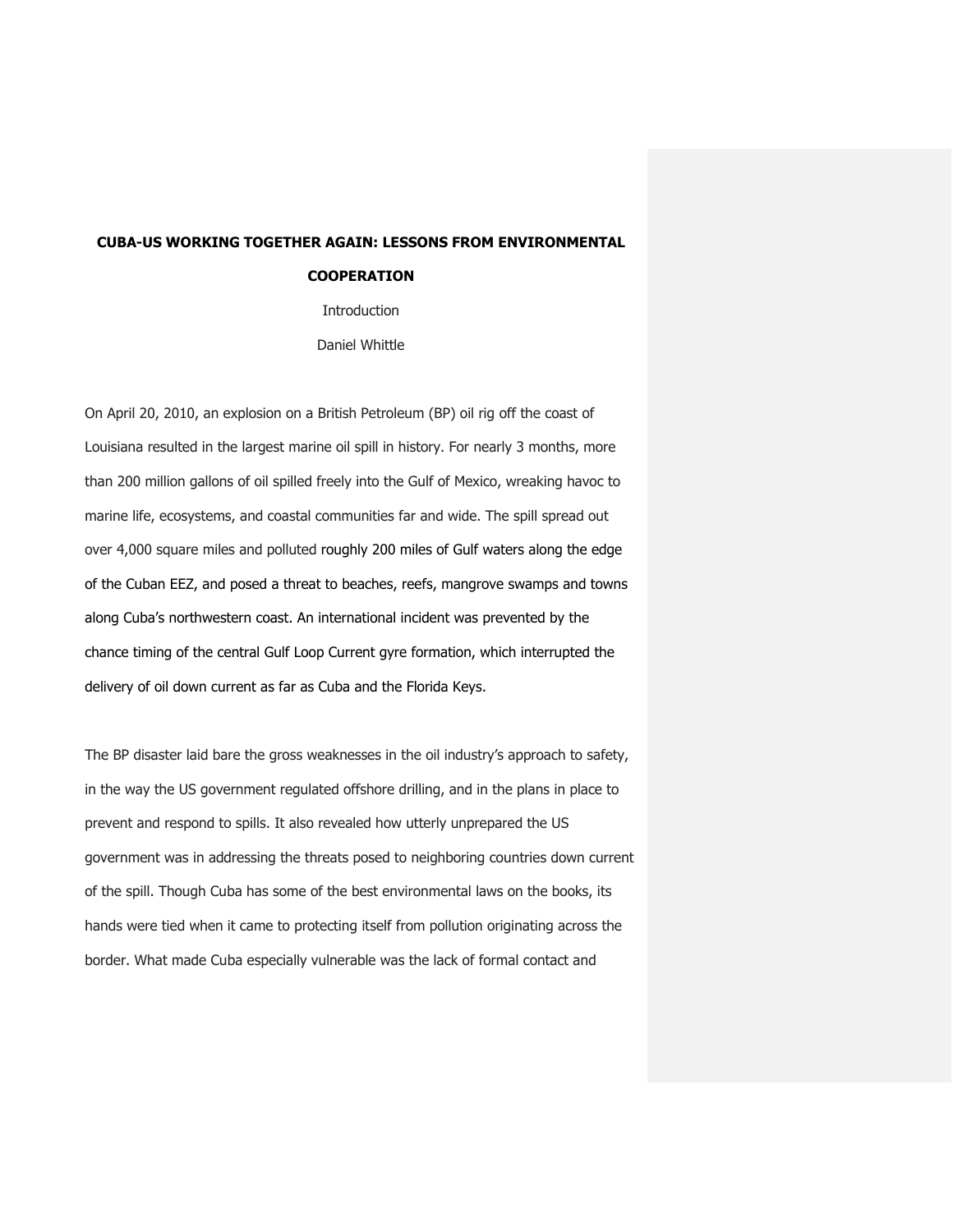coordination with the United States on pollution in shared waters, or on virtually any environmental matter. At that time, Cuban officials had no effective or efficient way to communicate with US counterparts about the spill's movement or to coordinate in responding and curbing its impacts. They couldn't simply call the US Coast Guard and ask for information or help. Likewise, in the event oil were to enter into its waters, Cuba couldn't count on help from US government or from private sector resources to help it contain the oil--US law prohibited response teams from entering Cuban waters.

Fortunately, a number of US-based environmental groups with experience working in Cuba, including Ocean Doctor and Environmental Defense Fund, were monitoring the spill and could act as unofficial channels of information between government officials in both countries throughout the crisis. It took more than 18 months until the two governments found a way to talk directly to each other about how to deal with future oil spills. And those talks, which ultimately produced a bi-lateral agreement on oil spill prevention and response in January 2017, might have never happened had people in Florida not woken up to the fact that Cuba had its own plans to drill for oil off its northern coast. They realized that an offshore spill in Cuba could have devastating impacts on Florida's Keys and much of the state's southeastern shorelines and cities.

## **We're Connected.**

It's never been any secret to Cuban and American scientists that our two countries are connected and that shared environmental problems require shared solutions. Scientists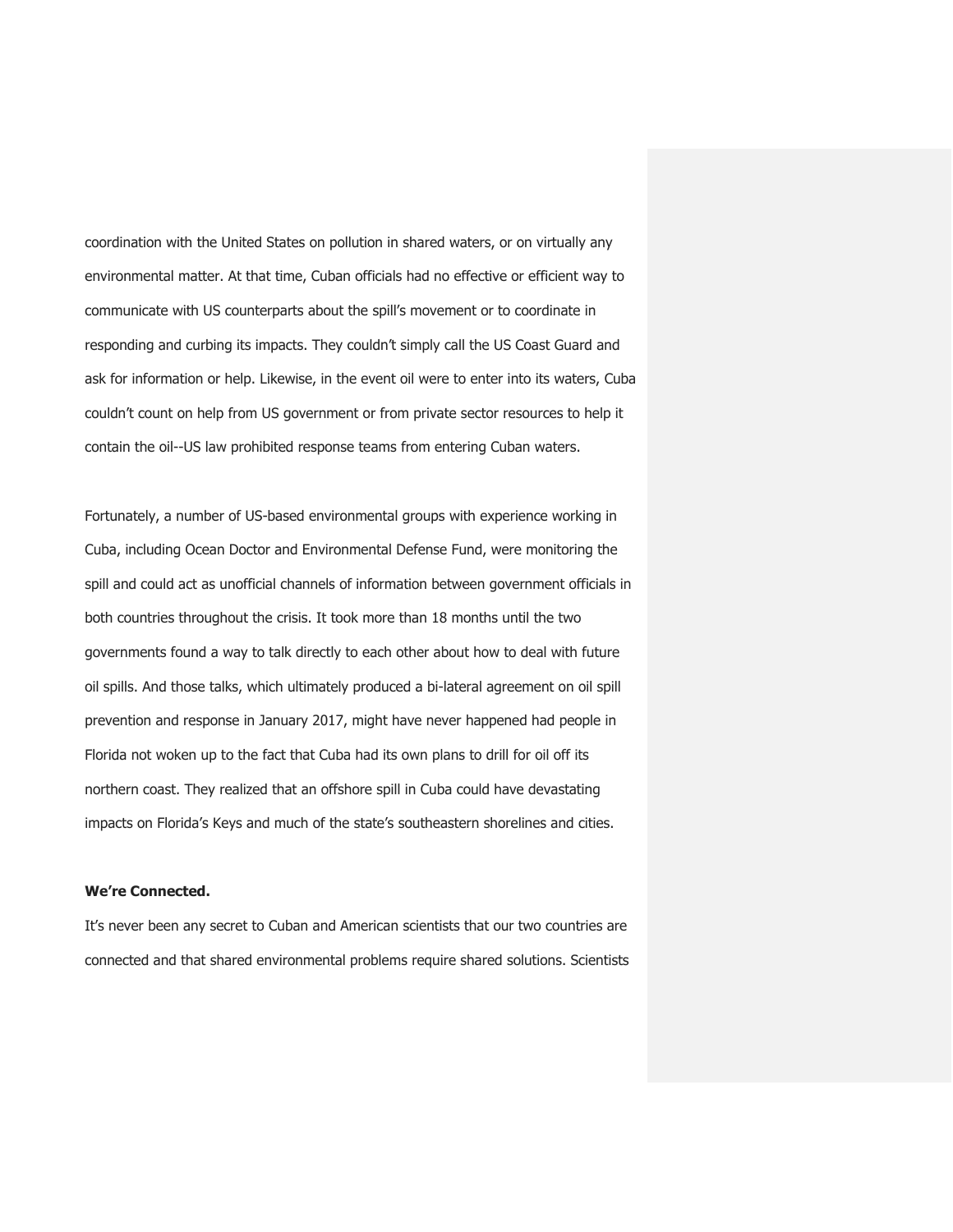on both sides of the Florida straits have been finding ways to study and work together literally for centuries, through good times and bad. The fruits of their labors have been many—discoveries of new species on land and in the water, advances in restoring and conserving soils impacted from decades of overuse, new approaches for managing pests and invasive species that threaten agricultural yields and biodiversity, improved methodologies for tracking hurricanes, reductions in overfishing, and new protections for endangered species. The list goes on and many are captured in this book, as summarized below.

The articles in this book resulted from Cuba-US Working Together Again: Lessons from Environmental Cooperation, a two-part webinar on February 22, 2021 hosted by Columbia University's Institute for Latin American Studies, the Fundación Antonio Núñez Jiménez, the American College of Environmental Lawyers, and the Environmental Defense Fund. In addition to the authors in this volume, participants in the webinar included experts from Cuba and the US with experience in environmental and scientific collaborations. Together they make a strong case that the United States and Cuba should resume dialogue and cooperation on environmental matters and provide a road map for doing so.

Reinaldo Funes, in A Brief Historical Overview of Environmental Exchanges between the United States and Cuba, explores the genesis of scientific and environmental collaborations over the years and what propelled them, the diversity of scientists,

**Commented [DW1]:** Should include a link to the webinar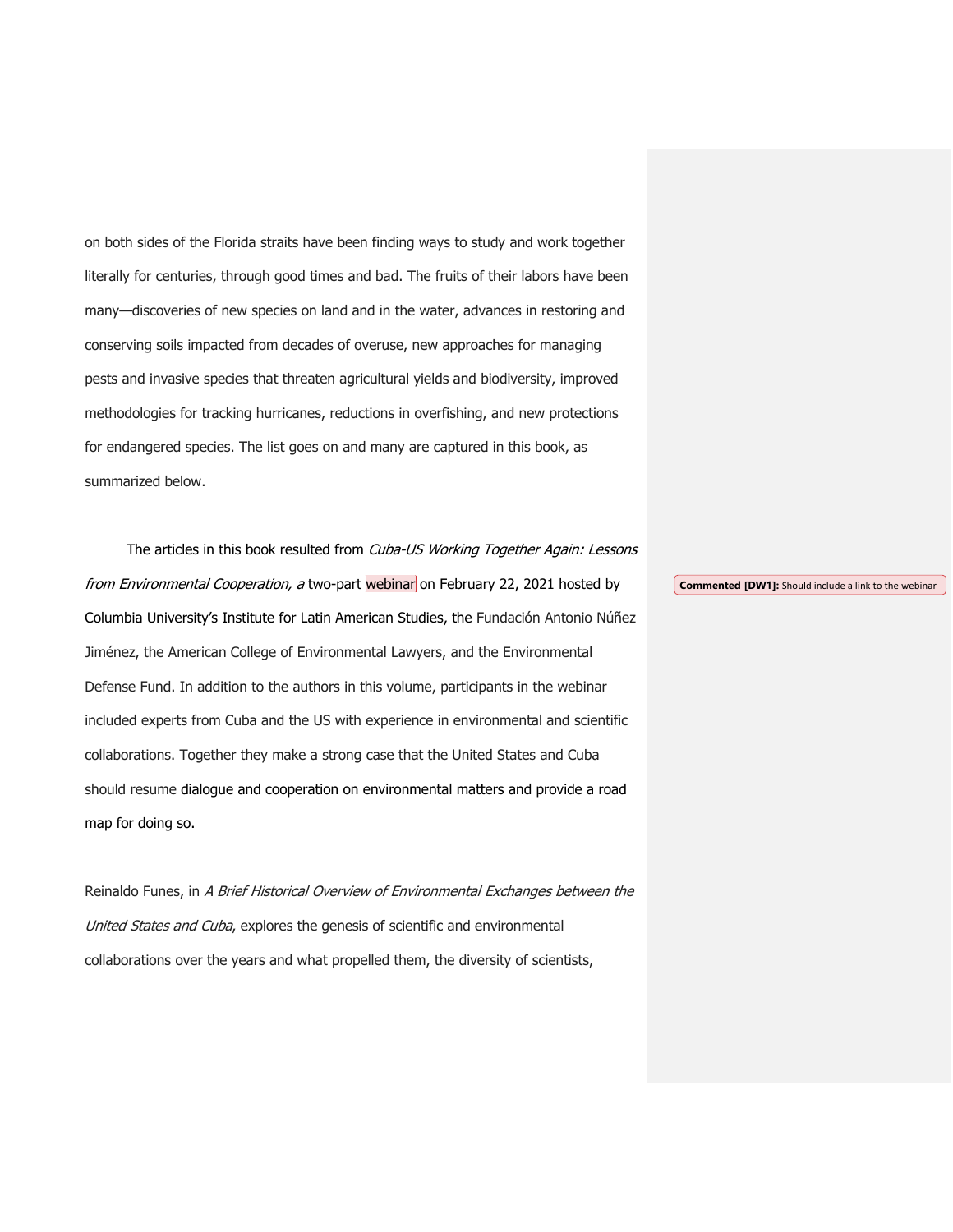academics, government officials and business people involved in them, and why such partnerships have proven to be so mutually beneficial. For example, Dr. Funes notes that in the late 19<sup>th</sup> and early 20<sup>th</sup> centuries, numerous American companies owned sugar plantations and mills in Cuba. With support from Tropical Plant Research Foundation and the United States Department of Agriculture, with financial support from the Sugar Club of Cuba, Cuban and American scientists teamed up in the 1920s to classify Cuban soils and to better understand the role of soils in the cultivation of sugar. American scientist Hugh Hammond Bennett, who led the study and who is widely regarded as the father of soil conservation in the US, wrote in his book The Soils of Cuba, "There is probably nowhere else in the world where the influence of the soil is more important than in the sugar plantations of Cuba." At a meeting of the Cuban Society of Soil Science in Havana a few years back, a Cuban scientist told me that they still regarded Dr. Bennett (a fellow North Carolinian of mine) as a hero and that his work remains an important resource in Cuba to this day.

Margarita Fernandez, founder and president of the Caribbean Agroecology Institute, writes about more recent collaborations between academic scientists, farmers and conservationists around the intersection of agriculture and the environment. In her piece, Grassroots Learning: Cuba-US Solidarity and Cooperation in Agroecology and Climate Change, Dr. Fernandez notes that a diversity of new collaborations started in the early 1990s and has continued since then. "Over the past three decades, there have been hundreds of exchanges between Cuban and US farmers, alternative agriculture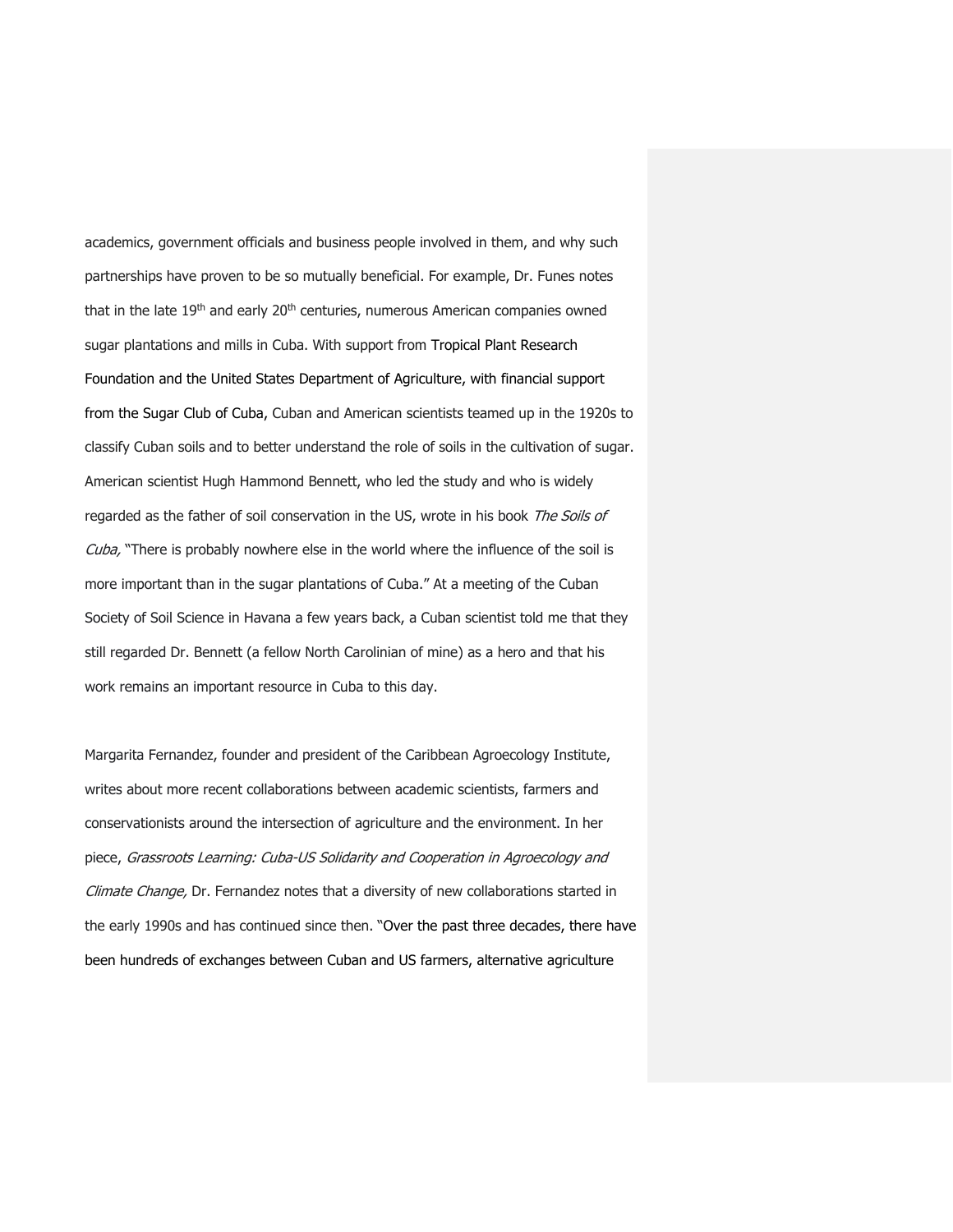advocates, policy makers, and academics engaging in a variety of workshops and meetings on issues related to agriculture, food and more recently the climate crisis." As a result of the collapse of the Soviet Union in 1991, and the ensuing economic crisis in Cuba, the country began to move away from industrialized farming, dominated by sugar monoculture, toward agroecological and organic production systems and smaller farms that produced a broader range of crops. Collaborations since then have looked at the social, economic, and environmental benefits of Cuba's shift toward small-scale farming and agroecology and how those benefits can be sustained in the future. Partners from the United States also have been keenly interested in learning from Cuba's experience and in adapting lessons learned there to advance more environmentally sustainable farming practices in the U.S. For example, the Federation of Southern Cooperatives, a non-profit cooperative association of black farmers, landowners, and cooperatives in the United States, has longed worked with Cuba's National Small Farmers' Association (ANAP) to compare notes and share ideas on sustainable farming practices.

Following the normalization in relations between the US and Cuba in December 2014, agricultural exchanges and collaborations became a top priority, both for NGOs and farmer organizations and for both governments. In 2015 the Cuba-US Agroecology Network (CUSAN) was established and since then has brought hundreds of US farmers to Cuba for trainings and learning exchanges around strategies for climate resilience, climate justice, agroecology and food sovereignty. In 2016, the Cuban Ministry of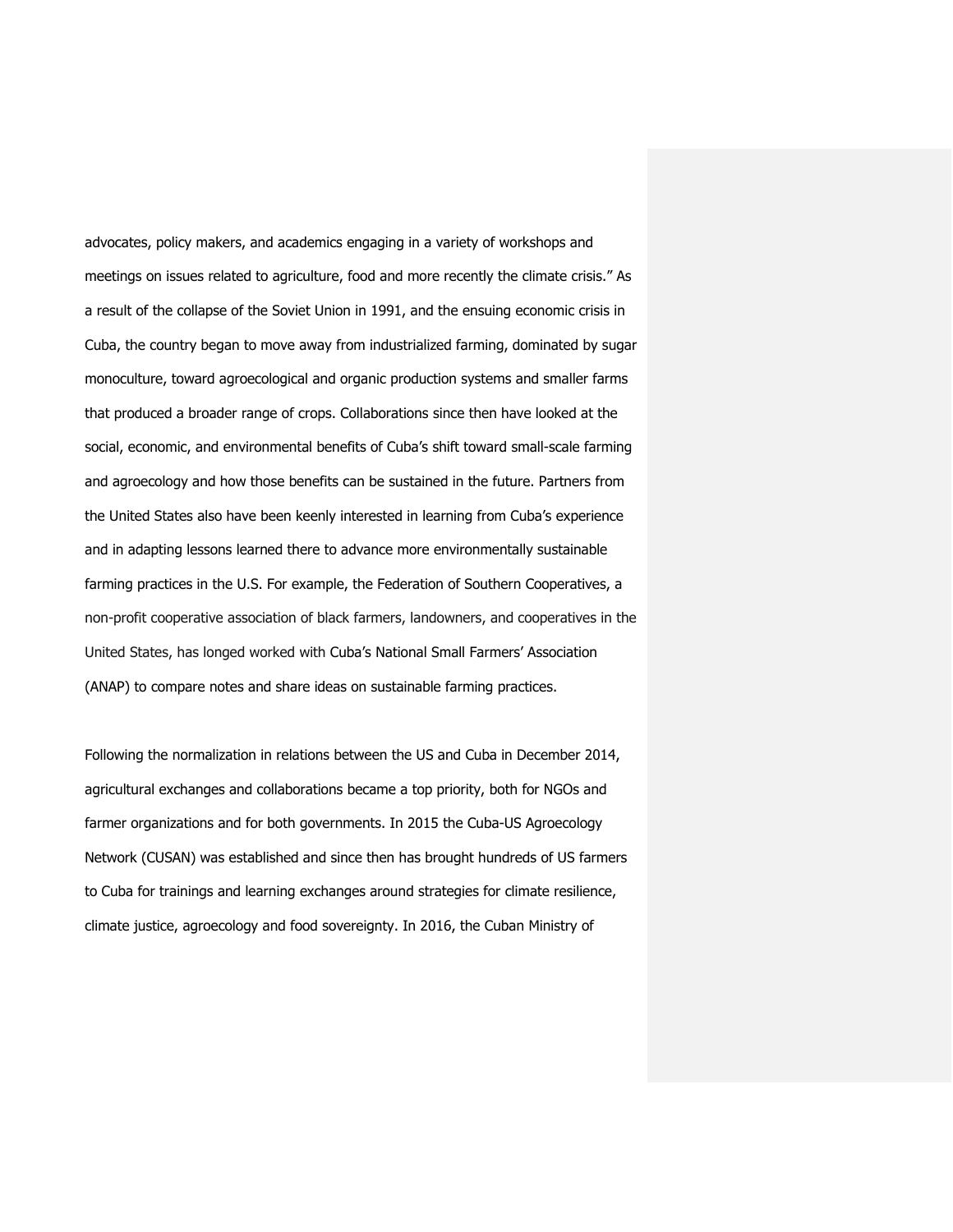Agriculture and US Department of Agriculture signed two memoranda of understanding aimed at expanding trade and increasing opportunities for collaborative research.

Liliana Núñez, Patricia Gonzalez and Valerie Miller also focus their articles on productive environmental and scientific bi-lateral and multi-lateral collaborations since the 1990s. In her piece, The Sea: a bridge that unites us, Dr. Gonzalez, professor and former director of the Center for Marine Research at the University of Havana, argues that good policy and sustainable management depend upon sound science that is not artificially constrained to political borders. She examines collaborative research that has been critical to better understanding and addressing shared environmental problems, particularly around degradation to marine and coastal resources and the impacts of climate change. She observes that collaborations are especially effective when premised upon transparency, shared interests and mutual respect. Dr. Gonzalez is one of the leaders of the Tri-National Initiative on Marine Science and Conservation in the Gulf of Mexico, a research collaborative between Cuba, the US and Mexico that was established in 2007 and continues to the present day. This initiative, which includes six thematic areas, has been particularly effective in producing joint research to improve the management of migratory marine species and has led to tri-lateral efforts to establish a network of marine sanctuaries throughout the Gulf of Mexico. Dr. Gonzalez also cites the successful efforts of Cubans and Americans to convince the University of Miami's prestigious Bulletin of Marine Sciences to end its long-standing policy of not publishing Cuban authors. In 2018 the Bulletin published a special issue on Cuba, featuring articles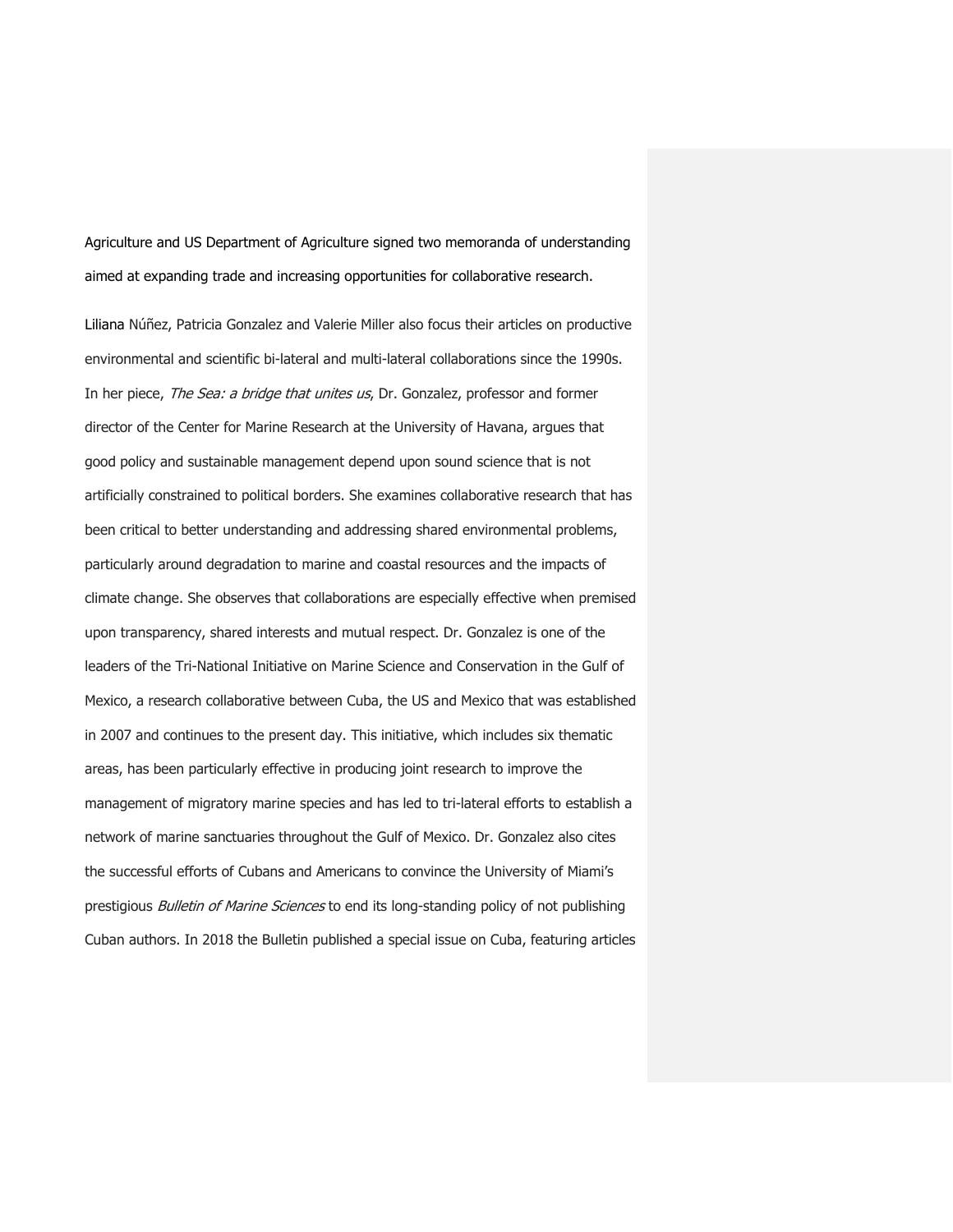jointly written by Cuban, American and Mexican experts, prompting the Miami Herald to run an article entitled, U.S., Cuban marine biologists put an end to 'academic embargo.'

Liliana Núñez, president of the Cuban NGO Fundación Antonio Núñez Jiménez, addresses the important role that her group and other civil society organizations play in collaborative research and education on a wide variety of topics. She emphasizes the social and cultural aspects of environmental protection, natural resources conservation and sustainable development and stresses the importance of stakeholder and community participation in policy making and management at the local, national and international levels. With the Environmental Defense Fund, Ms. Núñez' group was one of the founding organizations in 2016 of the Research Initiative for the Sustainable Development of Cuba, an international initiative focused on sustainability in several sectors of Cuba's economy, including energy, agriculture, tourism and others. That initiative has provided a forum for academics, civil society and governmental officials to come together to discuss how economic development can be achieved without compromising the country's commitment to environmental protection and sustainability.

In Oceans of opportunity: Recent Cuba – U.S. marine collaboration and future possibilities, Valerie Miller, director of the Cuba Program at Environmental Defense Fund (EDF), writes that past collaborations on overfishing and conservation of marine and coastal habitats have resulted in new working relationships among resource agencies, research centers, business enterprises and coastal communities around common interests and objectives. For example, Ms. Miller and Dr. Gonzalez both discuss the partnership between EDF, University of Havana's Center for Marine Research and the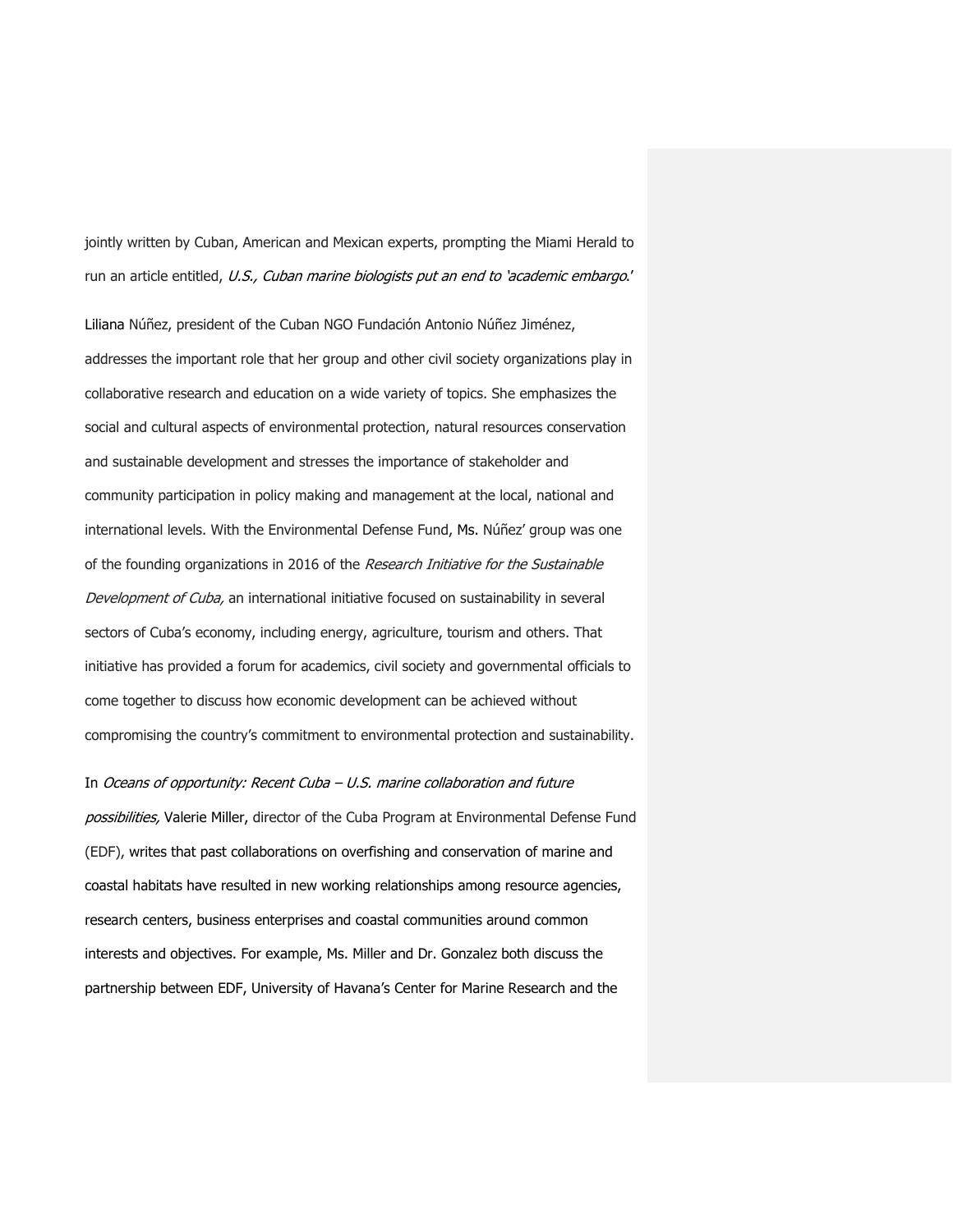Cuban Center for Fisheries Research to develop a new training program for professionals from across the island working in fisheries-related fields. Training from this program has already resulted in tangible actions and policies, including new fishery management plans and a nation-wide ban on goliath grouper, a species that is especially vulnerable to overfishing. She also highlights Cuba's progressive plan to prioritize the conservation and management of sharks, developed with assistance from American and Mexican scientists, and *SOS Pesca*, a four-year community-based project to address overfishing, protect marine habitats, and provide alternative livelihoods in remote communities. These past partnerships provide a pathway for new cross-sector initiatives on marine conservation and climate change mitigation and adaptation.

Orlando Rey and Daimar Canovas also speak about the past as a foundation for the future. In Back to the road: Cuba, US and environmental cooperation, Mr. Rey, a former government lawyer and now consultant at the Cuban Ministry of Science, Technology and Environment, draws upon his experiences in collaborating with US environmental lawyers and policy experts in the late 1990s and early 2000s. At that time the Cuban government had just recently established a new ministry for the environment and was in the process of developing a suite of new environmental laws and policies. Cuba invited legal and policy experts from the US to work with them on crafting new measures on coastal zone management, environmental impact assessments, and biodiversity conservation, among others. He says that, "at that time, the potential of the environment as a space for cooperation was already very clear, as an area of mutual interest to both the United States and Cuba." Mr. Rey goes on to say that it was no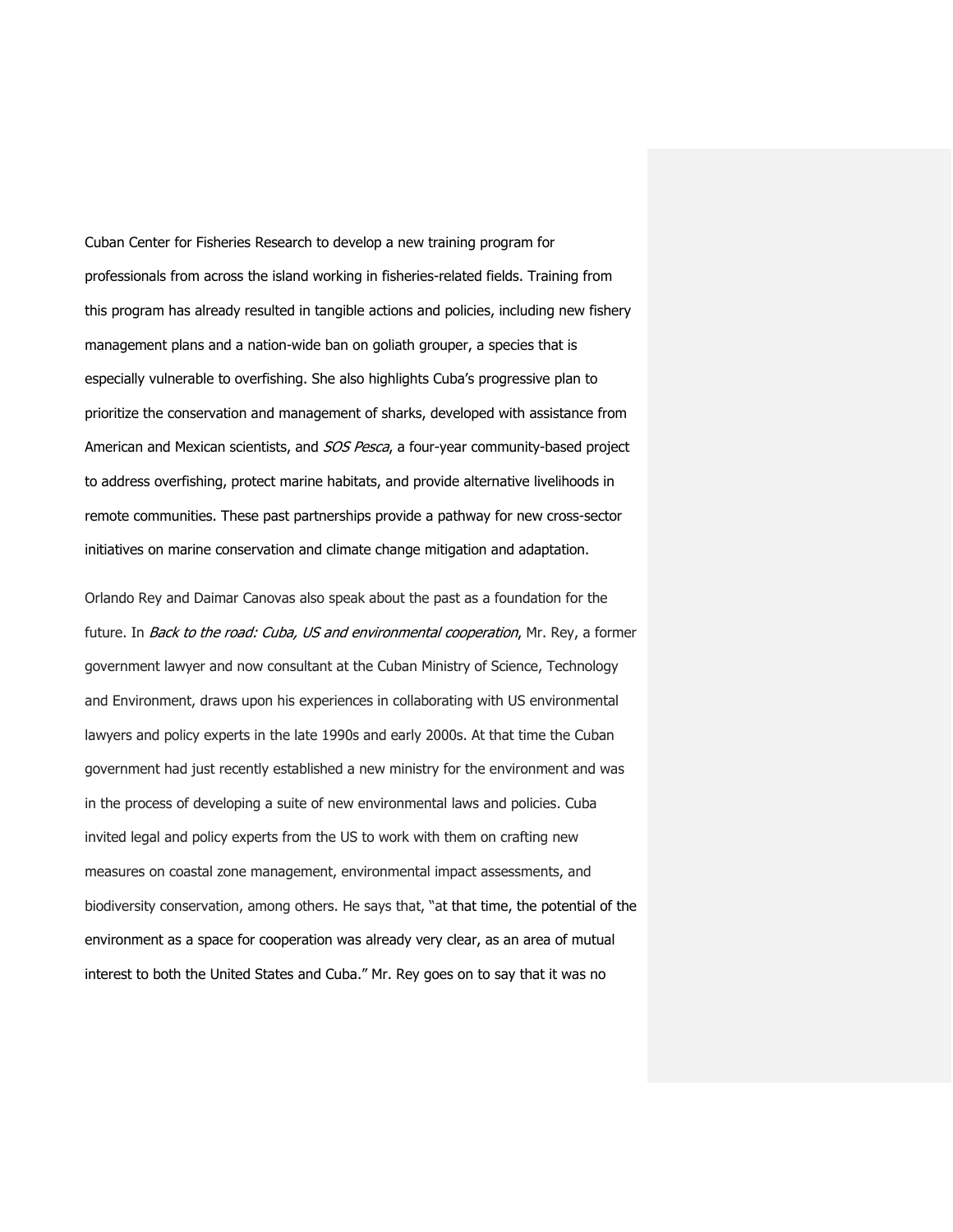coincidence that in President Obama's speech on December 7, 2014, he chose environmental cooperation as one of the four areas of mutual interest between the US and Cuba. In fact, of the 22 bilateral agreements signed between November 2015 and January 2017, the first two dealt with environmental protection and resource conservation, and environmental matters were addressed in no fewer than 10 of the 22 pacts. Mr. Rey notes that *now* is the perfect time to broaden and deepen Cuba-US environmental cooperation, but rightly reminds us that the level of cooperation seen during the last two years of the Obama administration was short-lived and virtually vanished during the Trump administration. He cautions that for such cooperation to become more "resilient" and durable, it will take a more lasting change in US policy (e.g., a lifting of the US embargo) and strong commitment from both governments.

University of Havana Law School professor Daimar Canovas writes in Conservation of biodiversity: a space for Cuba-US cooperation, that global environmental challenges such as climate change and loss of biodiversity cannot be addressed unilaterally. He describes how both are included in the first two bi-lateral agreements signed between the two governments in November 2015. He notes that Cuba has made protecting the environment a top policy priority, even under extremely difficult economic circumstances, and that Cuban citizens now have a constitutional right to a clean environment. In 2017 the Cuban government adopted Tarea Vida (or Project Life), a sweeping long-term plan climate change adaptation and mitigation. Professor Canovas maintains that cooperation between the US and Cuba is an "ethical imperative" and that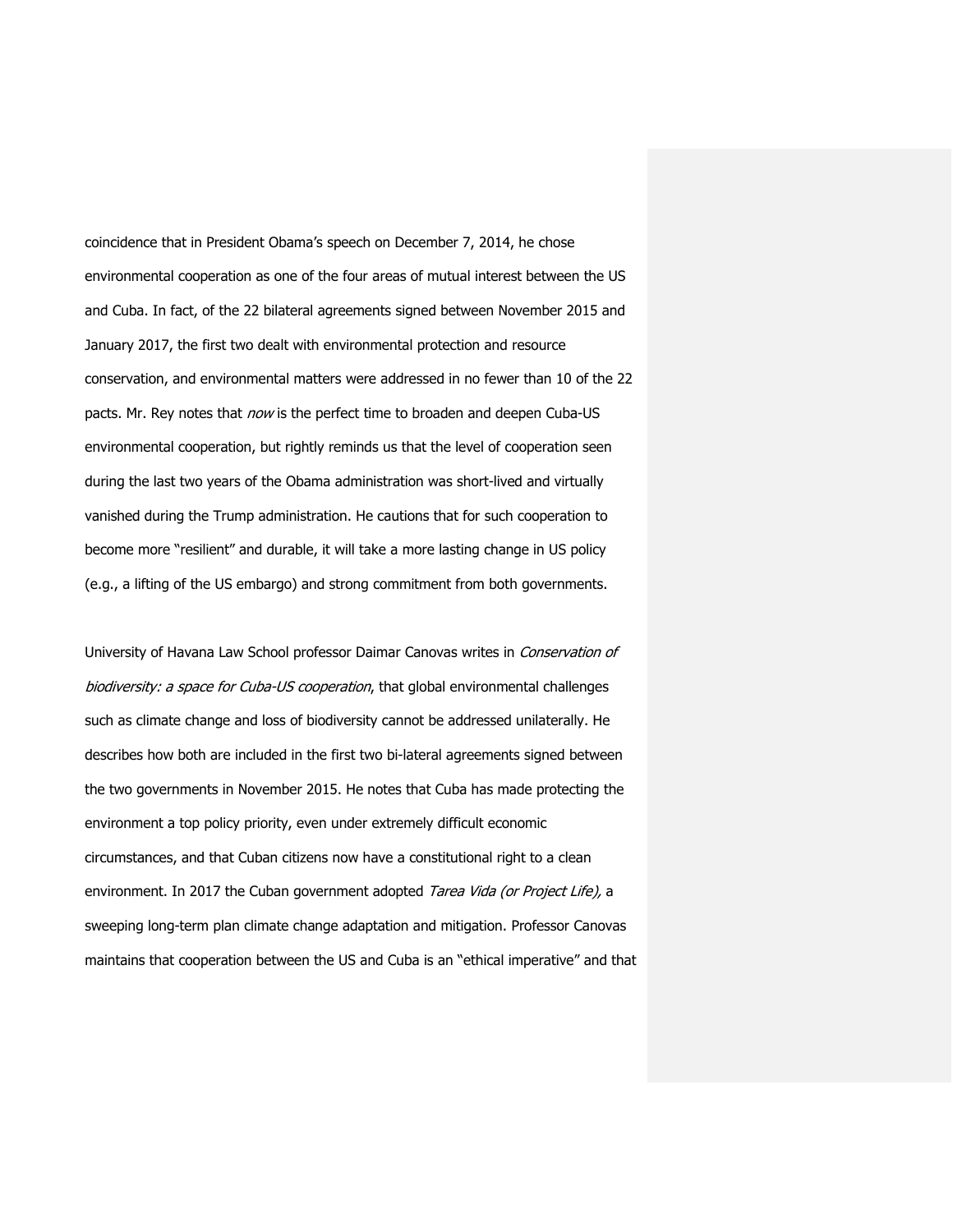cooperation must go beyond government to government accords and include the participation of NGOs, academics and other non-governmental actors. "The future," he says, "is in our hands."

Yordanka Castillo, a Cuban lawyer associated with the Fundación Antonio Núñez Jiménez, writes about the usefulness of the memorandum of understanding (MOU) as a tool to guide cooperation between US and Cuban entities (governmental and nongovernmental alike). Though non-binding in nature, MOUs provide a measure of formality to collaborations and have proven to be efficient and effective instruments through which partnering organizations can align priorities and provide a pathway for carrying out joint activities in service of common or shared objectives.

Yociel Marrero, of the Fundación Antonio Núñez Jiménez, suggests that the 17 Sustainable Development Goals (SDGs) established by the United Nations in its 2030 Agenda could provide a "safe and diverse platform" for bi-lateral cooperation between Cuba and the United States at a time when all nations draw up plans and partnerships for achieving the goals. He recommends that dialogue take place right away between actors in both countries (governmental and non-governmental) to determine which of the SDGs should be prioritized for collaboration. To this end, he sets forth a number of specific actions to get the ball rolling. These include forming a regional network of academic institutions and research centers from the US, Cuba and wider Caribbean around priority SDGs. Mr. Marrero also emphasizes the need for international financial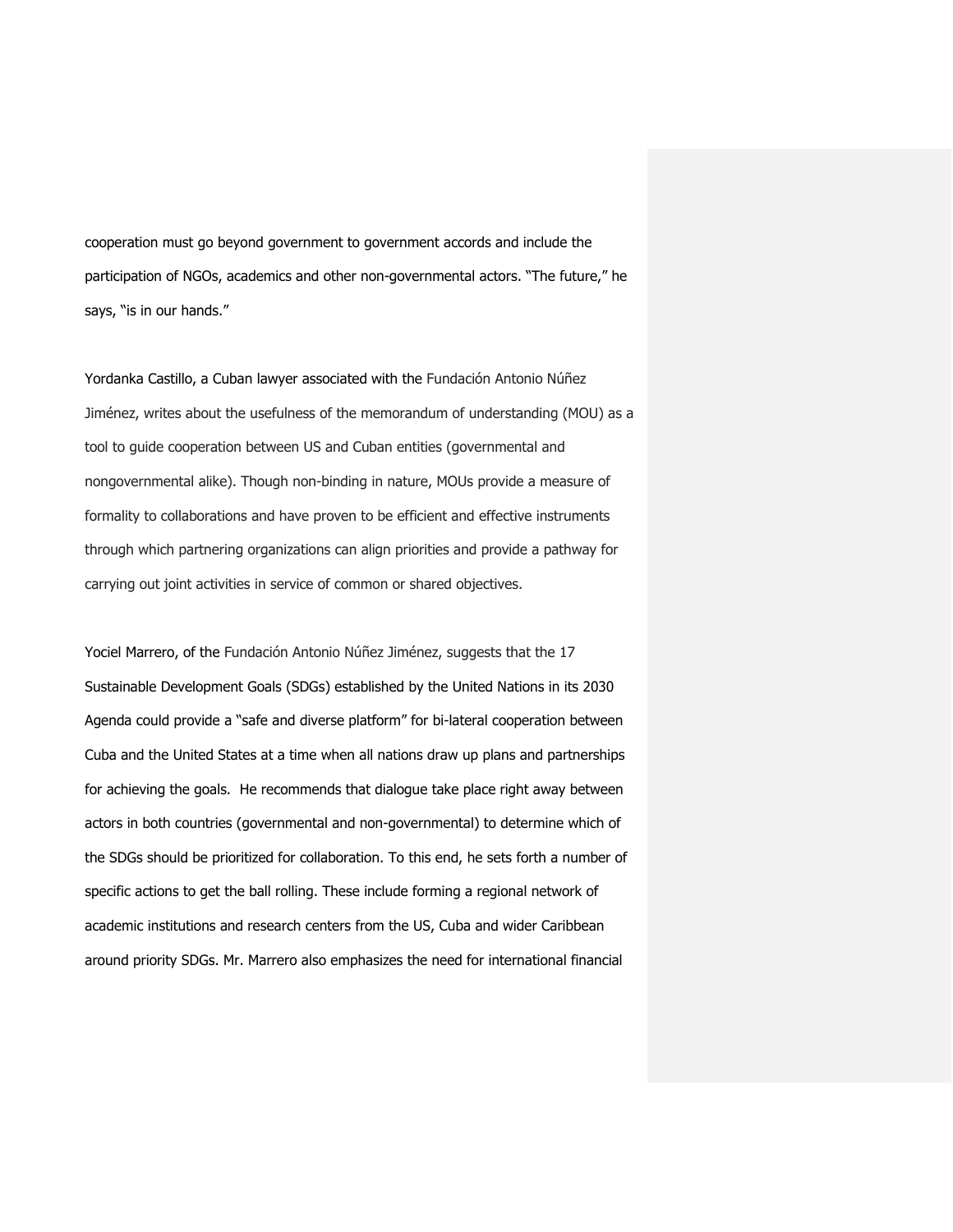institutions (including those that don't currently fund Cuba) to provide funding to multilateral projects associated with SDGs.

In his article, Cuba-US: Strategies on Furthering Environmental Cooperation, David Farer, a fellow and former president of the American College of Environmental Lawyers, discusses the work of the College's International Pro Bono Committee and its partnership with Cuba's Fundación Antonio Núñez Jiménez. He notes that COVID-19 resulted in a delay of planned activities in Cuba in 2020, but that partners on both sides of the Florida Straits have found ways to adapt and to continue dialogue and joint activities while waiting for travel to open up again. Mr. Farer also provides a summary of specific ideas for future collaborations suggested by several contributors to this book and by others who presented at the series of webinars on February 21, 2021 that provide the basis for this book. Key areas for collaboration include climate change adaptation and mitigation, clean and resilient energy, sustainable small-scale fisheries, and coastal resilience, just to name a few.

That the United States and Cuba have a shared interest in environmental protection and sustainability is undeniable. It's also undeniable that suspending dialogue and cooperation until political differences are fully resolved undermines our national interests and is costly to both countries. In a December 11, 2020 letter to Presidentelect Biden, 15 leaders of US-based NGOs and academic institutions wrote urged the new President to "set a new course, one firmly based on constructive engagement and